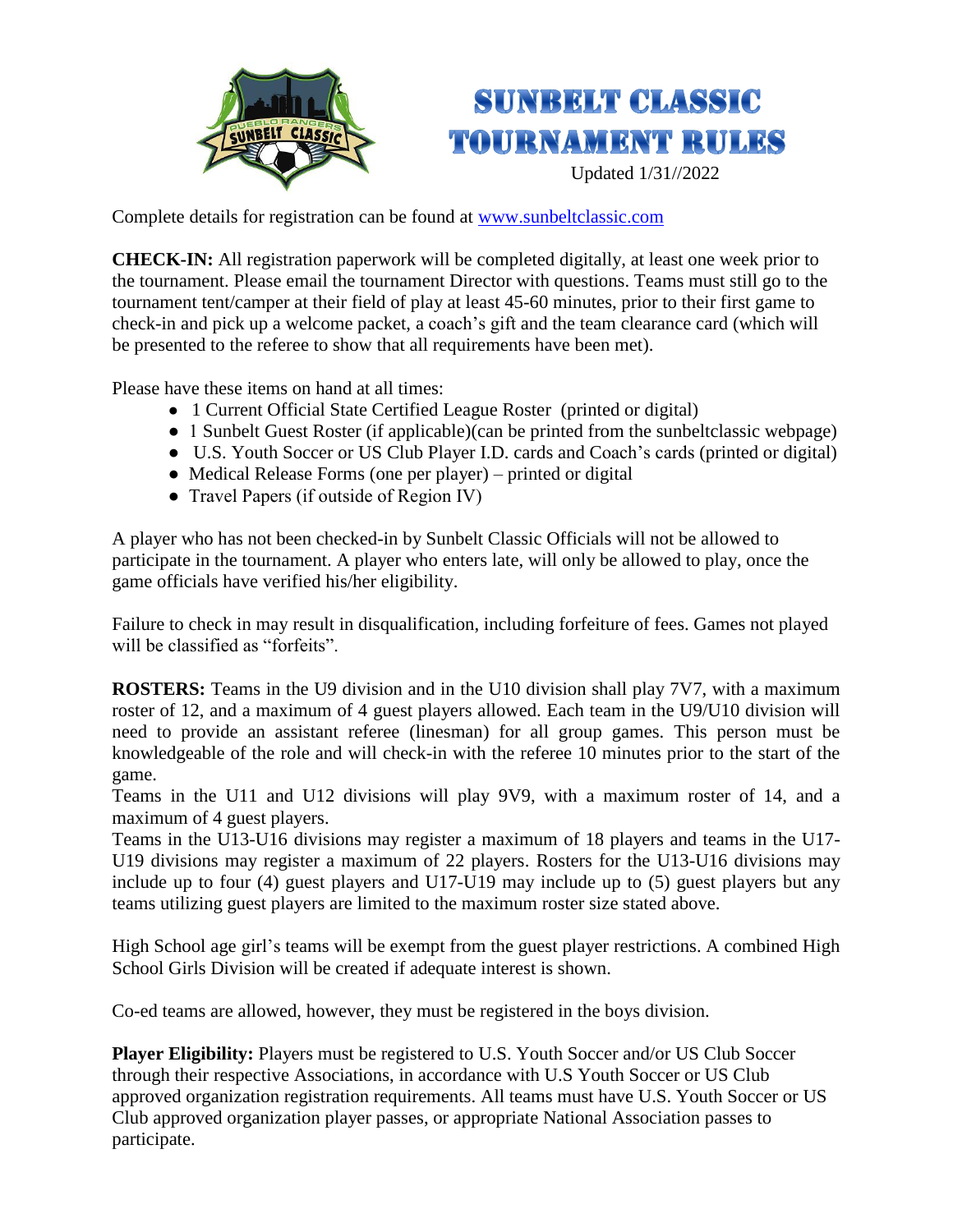A player is permitted to play for more than 1 team in the tournament, so long as the team is in a different division.

Proper player loan forms (out-of-state players) will be required at registration, along with the other required credentials. Guest players that play for premier level teams may only play in the Gold bracket in their age bracket in the tournament. This does not apply if they are playing "up" an age bracket.

**BRACKETING:** We will utilize the proposed CSA Alignment to complete bracketing. Premier level teams will be in the "tournament" Gold bracket. For the spirit of competition, Premier level teams may be asked to move up an age level. Teams will be placed with similar level teams in their division, wherever possible. We will try to honor requests of "playing up", when possible. To play up more than 1year, requires tournament approval. Please make sure to choose your preferred bracket, when registering.

**RULES OF PLAY:** FIFA Laws of the Game shall apply as modified by U.S.Y.S.A. and CSA and as described herein.

|         | Age Bracket Half Time Interval Game Times |                  | <b>Overtime(Finals Only) Ball Size</b> |    |
|---------|-------------------------------------------|------------------|----------------------------------------|----|
| U9/U10  | 5 min                                     | $2 X 20$ minutes | 2 X 5 minutes                          |    |
| U11-U12 | $5 \text{ min}$                           | $2 X 25$ minutes | 2 X 5 minutes                          | 4  |
| U13-U14 | $5 \text{ min}$                           | $2 X 30$ minutes | $2 \times 10$ minutes                  | 5. |
| U15-U16 | $5 \text{ min}$                           | $2 X 35$ minutes | $2 \times 10$ minutes                  | 5. |
| U17-U19 | $5 \text{ min}$                           | $2 X 40$ minutes | $2 \times 10$ minutes                  |    |

**Duration:** Duration of Games and Overtimes, by halves, and ball size, are as follows:

**HOME TEAM/UNIFORMS:** The Home Team will be the team that appears first on the game schedule. The Home Team will supply the game ball. The game ball shall be subject to referee approval. The Home Team will be required to wear dark colored jerseys; the visiting team is to wear white/light colored jerseys. If there is a color conflict, the home team will need to change uniforms. The uniform of the goalkeeper must be distinctly different in color from the basic colors of the competing team.

**NO PROTESTS WILL BE ALLOWED:** Disputes will be settled by the Tournament/Site Director or a designee and the decision will be final.

**CAUTIONS AND EJECTIONS:** A player or coach receiving two Cautions (yellow cards) in a single game is considered to have been given an Ejection (red card). A player who accumulates three (3) yellow cards over the course of tournament play will not be allowed to participate in the next scheduled tournament game. A player who has been ejected (sent off) shall not be replaced. A player or coach who has been ejected shall not return for that game and shall not be allowed to participate in the next scheduled game. A player or coach who is ejected for violent conduct or serious foul play may not be allowed to participate in the next TWO (2) scheduled games. Any player or coach involved in fighting or who assaults a referee will be expelled from the tournament without refund or fees. Cards and ejections will follow through to the Spring League Season.

## **REFEREE TENT:**

The Referee Tents will be OFF LIMITS to all coaches, players, and spectators unless accompanied by the Site Director or an authorized designee. Anyone entering the Referee tent, unaccompanied, may be banned from his or her next scheduled game.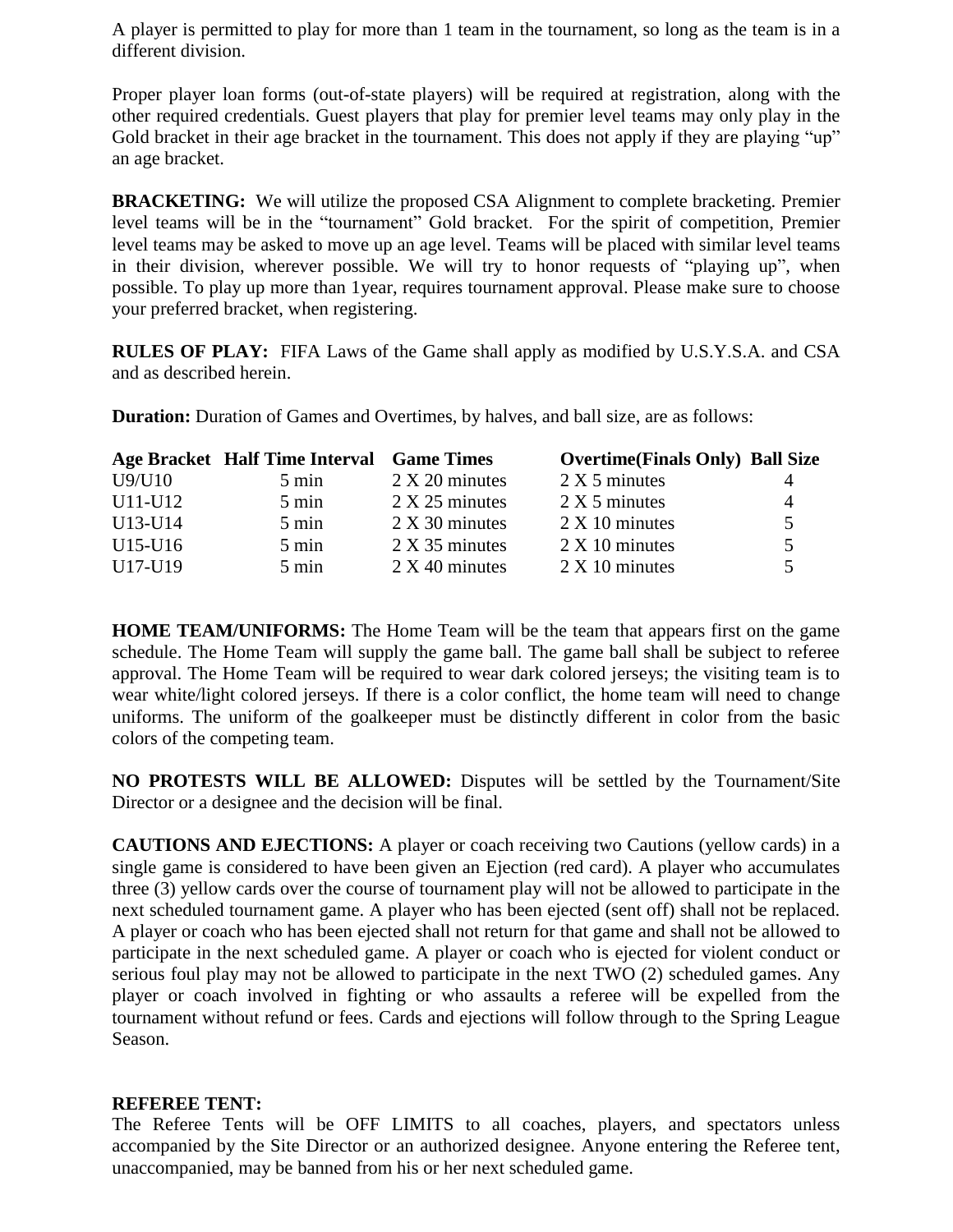**SUSPENDED GAMES:** If, in the opinion of game officials, a game must be terminated for misconduct of players, coaches or spectators, the offending team or teams can be suspended from further play and will forfeit that game and may forfeit all remaining games. All previous points earned remain as played. Additionally, the home league and State Association will be notified as appropriate.

**INJURY**: Delays of the game due to injury will result in appropriate time being added to the full game time, based on the judgment of the referee. However, all efforts will be made to keep the games running on time.

**GAME CHECK-IN:** Prior to the start of each scheduled game, each team must check-in with the referee or field marshal with player cards and an official tournament roster (with players' jersey numbers) so that the team may be checked into play and the game started as scheduled. Teams failing to report within 5 minutes of a scheduled kick-off will be considered to have forfeited the game.

**SUBSTITUTION:** The Sunbelt uses the CSA substitution procedures outlined here.

With the referee's permission, a team may substitute or re-substitute any number of players at the following stoppages:

- a. Prior to a throw-in, by the team throwing in.
- b. Prior to a throw-in, by the non-throwing team, if the throwing team is substituting player(s).
- c. Prior to a goal-kick, by either team.
- d. After a goal, by either team.
- e. After an injury when the referee has stopped play, by either team.
- f. Between periods, by either team.

With the referee's permission, a team may substitute for a cautioned player at the time of the caution.

**PLAYERS EQUIPMENT:** Player equipment must conform to FIFA rules. All players must wear shin guards under their socks. Teams must wear uniforms of matching design and color with numbers affixed to the back of the uniform shirt. No two players may have identical uniform numbers. Casts/orthopedic devices ARE permitted in competition provided that it is padded to the referee's satisfaction. It will be the referee's opinion, only, as to the safety of the players. The referee will ask the coach to remove the player, if in their opinion; the player is acting irresponsibly with his cast/orthopedic device. NO JEWELRY of any kind is permitted on the field. PLEASE DRESS THE PLAYERS APPROPRIATELY FOR MARCH, IN COLORADO. Sweats and undergarments are acceptable, as long as the jersey is worn on the outside. No loose or flying articles are permitted.

**COACHING:** All coaches have the total responsibility for the conduct of their players, substitutes, friends and spectators, at all times. Coaching from the sidelines (giving direction to one's own team on points of strategy and position) is permitted, provided: no mechanical devices are used. Each coach, substitute, or player is to remain within the "coaching area" (10 yards either side of the halfway line or midfield line). No coach, substitute, or player is to make derogatory remarks or gestures to the referees, other players, or spectators. No coach, substitute or player is to use profanity. No coach, substitute, or player is to incite in any manner, disruptive behavior of any kind. Both teams shall be on the same side of the field and it is the coach's responsibility to make sure that spectators remain on the opposite side of the field, from the players. The coaches of both teams will make sure their sideline areas are clean and free of any trash, prior to leaving the field.